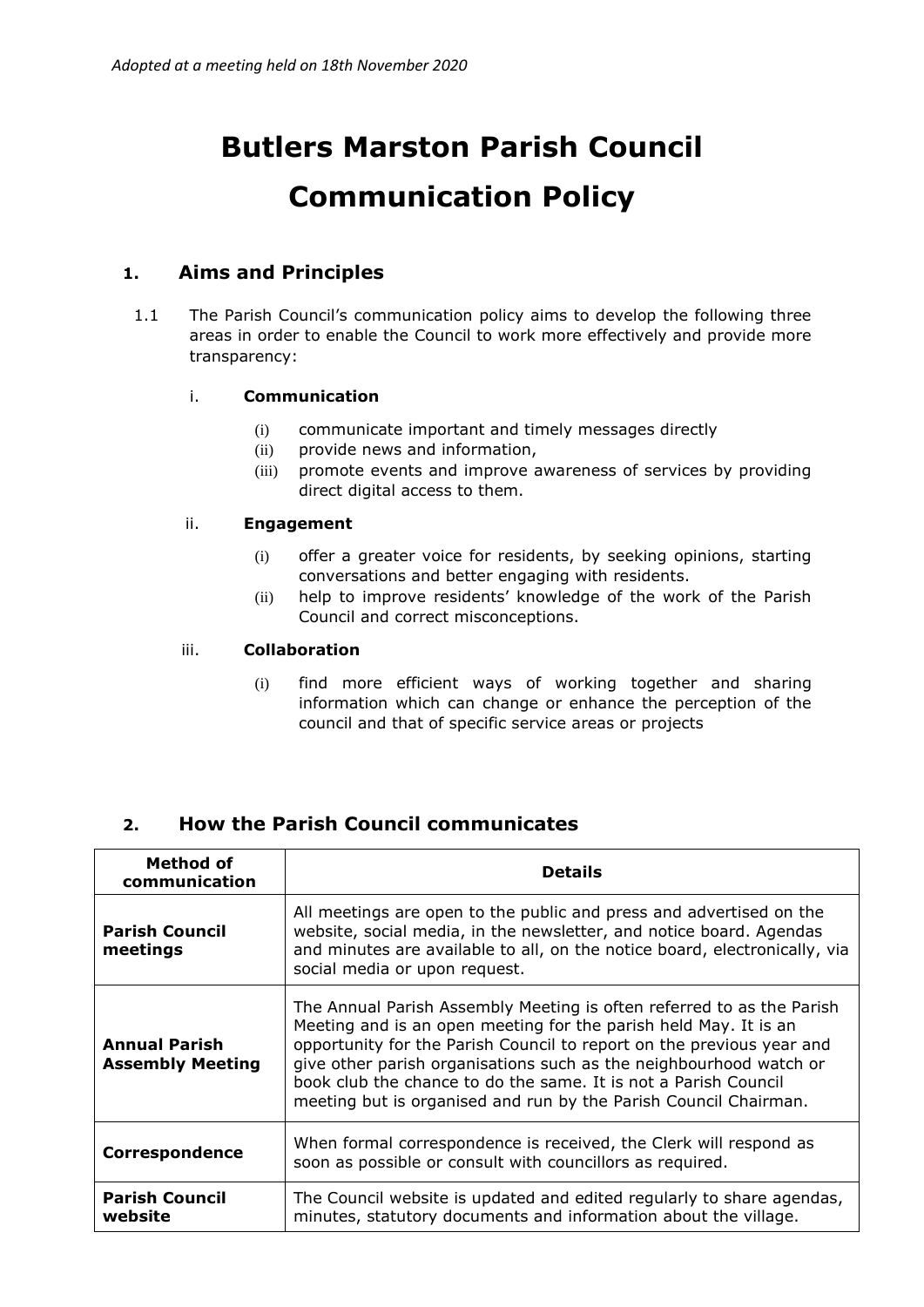| Facebook                             | The Parish Council has a Facebook presence which allows us to provide<br>timely information to residents and promote engagement with the<br>Parish Council and its website. |
|--------------------------------------|-----------------------------------------------------------------------------------------------------------------------------------------------------------------------------|
| <b>Parish Council</b><br>noticeboard | The notice board is located next to the bus stop. It is used to display a<br>schedule of council meetings, agendas, minutes, and ad hoc village<br>information.             |
| <b>Village newsletter</b>            | The Parish Council provides information to the Village Newsletter after<br>each meeting to inform residents about the Parish Council's activities.                          |
| <b>Open Meetings</b>                 | Occasionally the Parish Council will host one off ad hoc community<br>consultations seeking to hear resident's views on specific topics.                                    |

## **3. How to communicate with the Parish Council**

3.1 The Parish Council welcomes communication from residents. There are several ways to communicate with the Council. Please use one of the channels below:

| Method of<br>communication                                          | <b>Details</b>                                                                                                                                                                                                                                                                                |
|---------------------------------------------------------------------|-----------------------------------------------------------------------------------------------------------------------------------------------------------------------------------------------------------------------------------------------------------------------------------------------|
| <b>Items for the</b><br>agenda at Parish<br><b>Council meetings</b> | If residents would like to raise an item for discussion at a Parish<br>Council meeting, please put this in writing to the Clerk. (details<br>below)                                                                                                                                           |
| Correspondence                                                      | If you wish to raise an issue with the Parish Council, please put this in<br>writing in either a letter or email to the Clerk. (Details below)                                                                                                                                                |
| <b>Facebook</b>                                                     | Villagers are encouraged to engage positively and respectfully on the<br>Parish Council Facebook page.<br>Facebook posts will not be considered as official communication with<br>the Parish Council. The Parish Council may remove comment or<br>content that is deemed to be inappropriate. |

## **4. Internal Communication**

- 4.1 Written communication (including email) is used as the main method of communication by the Parish Council. Any other forms should be kept to a minimum to ensure communication is open and transparent.
- 4.2 All written communication including between councillors may need to be made public.
- 4.3 Email accounts should be private and individual due to the potentially confidential and sensitive information being shared.
- 4.4 Consideration should be given when responding to e-mails as to whether responses should be individuals or to reply to all and ensure the email trail is relevant.